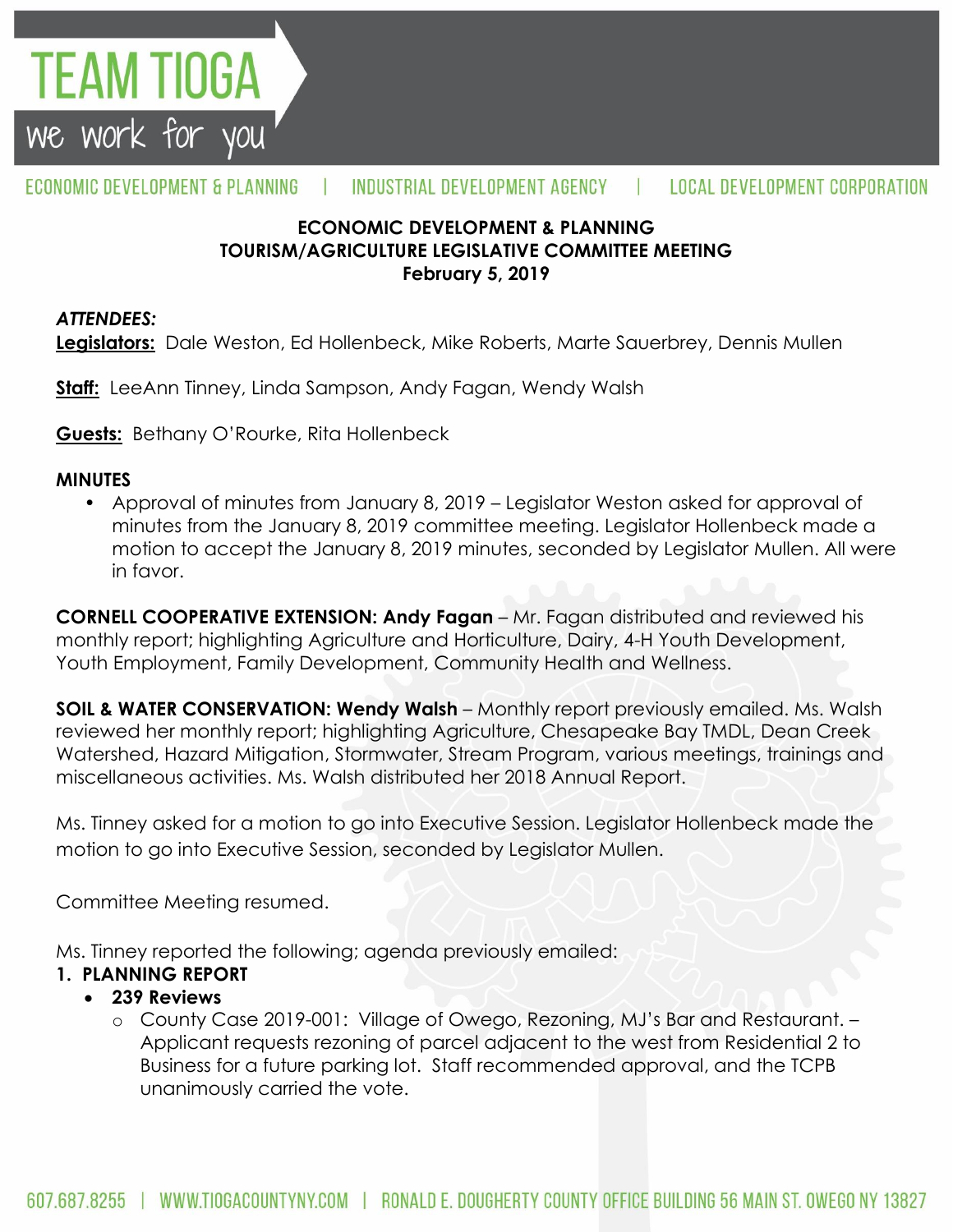Ms. Tinney reported that DOT is requiring stormwater pollution prevention and ED&P will be assisting the property owner with getting a stormwater pollution plan prepared for the site.

- **Municipal Projects/Plans**: Ms. Jardine continues to assist with the following:
	- o Village of Owego Assisting the Evergreen Cemetery Committee with a PLNYS Preserve NY grant to fund a Cultural Landscape Report. The deadline is March 25.
- **Other Activities:** Ms. Jardine is working on following:
	- o Hazard Mitigation Plan Update The consultant, Tetratech, has wrapped up outstanding items and has submitted the Draft Plan for review by NYS DHSES and FEMA. Agencies review is expected to take at least 45 days.
	- o Agricultural District Annual Inclusions Two valid requests for inclusion totaling 122 acres have been received from the towns of Newark Valley and Tioga. A public hearing needs to be scheduled.
	- o Tourism Strategic Plan An Action Plan has been created and a scorecard started to track progress on the operational plan.
	- o Engelbert Organic Farm has requested the county and CCE to assist them with a Purchase for Development Rights application to NYS Ag & Markets. A team of representatives from EDP, CCE, SWCD and Finger Lakes Land Trust is being assembled to fulfill this request.

Ms. Tinney explained that this prohibits any development other than agricultural on specified parcels. It allows the property owner to draw on the value of that property as if it were being used in a different capacity and a grant could be awarded by the state for that amount for continued agricultural development. This is a competitive application process.

o Participating in the newly formed Local Foundations Network.

### **Resolutions**

B05–Set Public Hearing for 2019 Annual Agricultural District Inclusions

**2. ECONOMIC DEVELOPMENT REPORT** – Ms. Tinney reported on the following; agenda previously emailed:

## **Outreach**

- o Town of Barton Attended this meeting with Legislator Weston. There is a stop order against Haefele, so they can't run new fiber; waiting for the correct approvals to continue.
- o Regional Council Meeting attended.
- o Workforce Investment Board Meeting attended.
- o Town of Nichols
	- $\triangleright$  Board of Trustees Met regarding the Lounsberry Truck Stop being purchased by Liberty.
	- Assessor Met with Denise Spaulding regarding the Tioga Downs assessment.
- o Rural Health Network SCNY Meeting attended.
- o Tioga Arts Council Met to discuss a podcast project.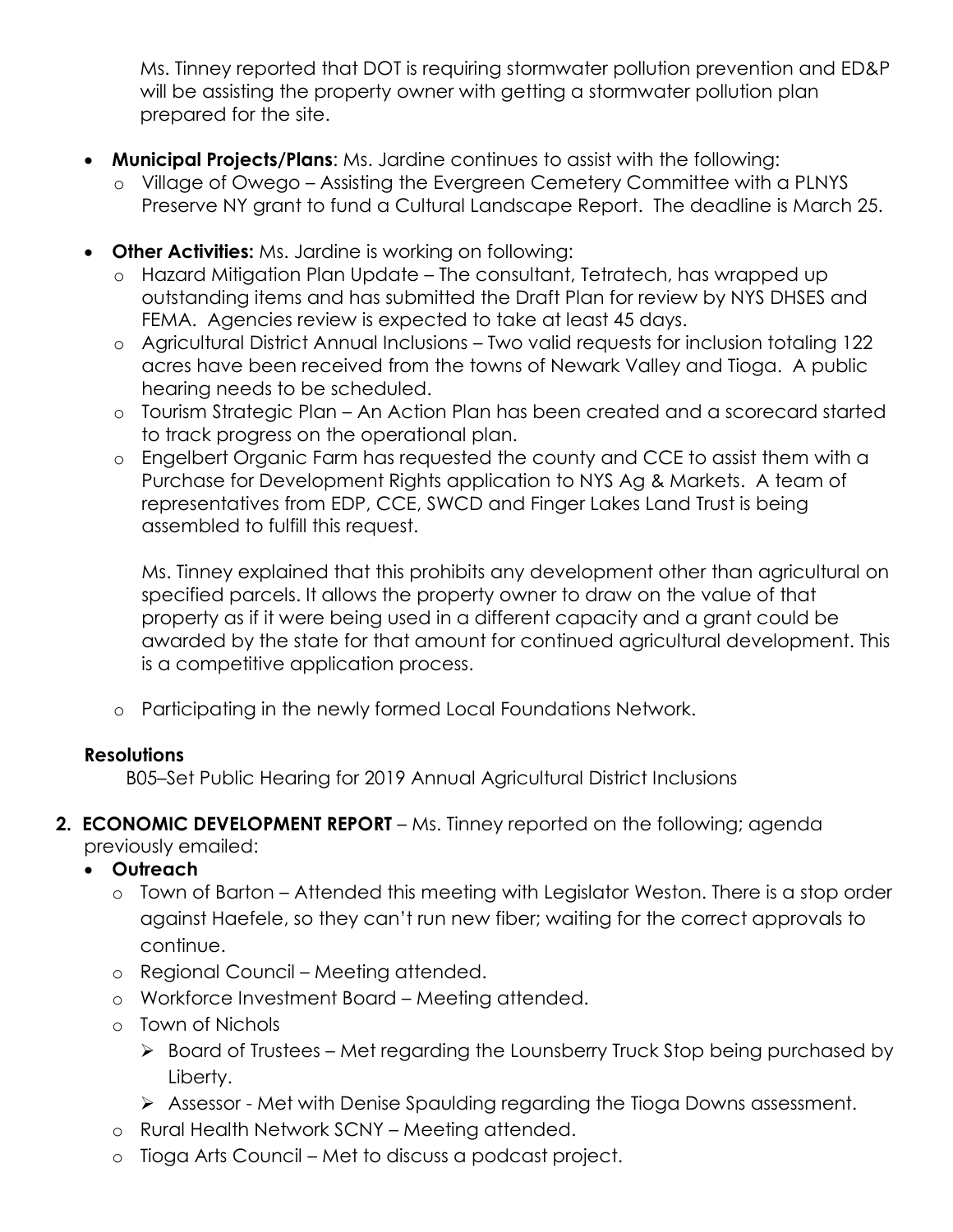- o Southern Tier 8 Meeting attended.
- o Tioga Downs Attended press conference announcing the partnership with Watkins Glen International.
- o Home Central Invited to speak at their annual contractor's dinner.
- o Mental Health Connected with the Village of Waverly for a possible center for opioid addiction.

# **Project Updates**

- o Gateway Process has begun for closing on grant and loan funds.
- o Parkview Project is 97% complete; porch work left to complete.
- o Owego Gardens 2
	- $\triangleright$  PILOT application has been made to the IDA.
	- Cost Benefit Analysis being worked on for presentation to the Legislature at the end of the month.
- o Owego Gardens 1
	- Drainage Spoke with Ms. Walsh regarding combined SWPPP (Stormwater Pollution Prevention Plan.)
- o V&S
	- > Town/IDA/County/Company; all working towards closing on the land.
	- $\triangleright$  Water and sewer district inclusion
	- $\triangleright$  CAP funds (Senator Akshar) Continue to work on.
- o Restore NY Projects
	- $\triangleright$  Village of Owego Building permit on Awad project has been issued.
	- $\triangleright$  Village of Waverly Project moving forward.
- o Village of Owego DRI the following meetings attended:
	- $\triangleright$  Local Planning Committee January 9<sup>th</sup>.
	- $\triangleright$  Co-Chair Conference Call January 17<sup>th</sup>.
	- $\triangleright$  Work Group January 8<sup>th</sup>.
	- $\triangleright$  Village Trustees meeting January 8<sup>th</sup>.
	- $\triangleright$  Public Workshop January 16<sup>th</sup>.
- State Leads Responded to the following leads with no response yet:
	- o Project Best Site
	- o Project unnamed
- Workforce Development
	- o Collective Impact Team has been formed and met at the Owego Apalachin Central School District to discuss workforce issues and how the school can assist.
- **•** Housing
	- o Community Investment Task Force formed in the Village of Owego, Village of Newark Valley and Village of Waverly.